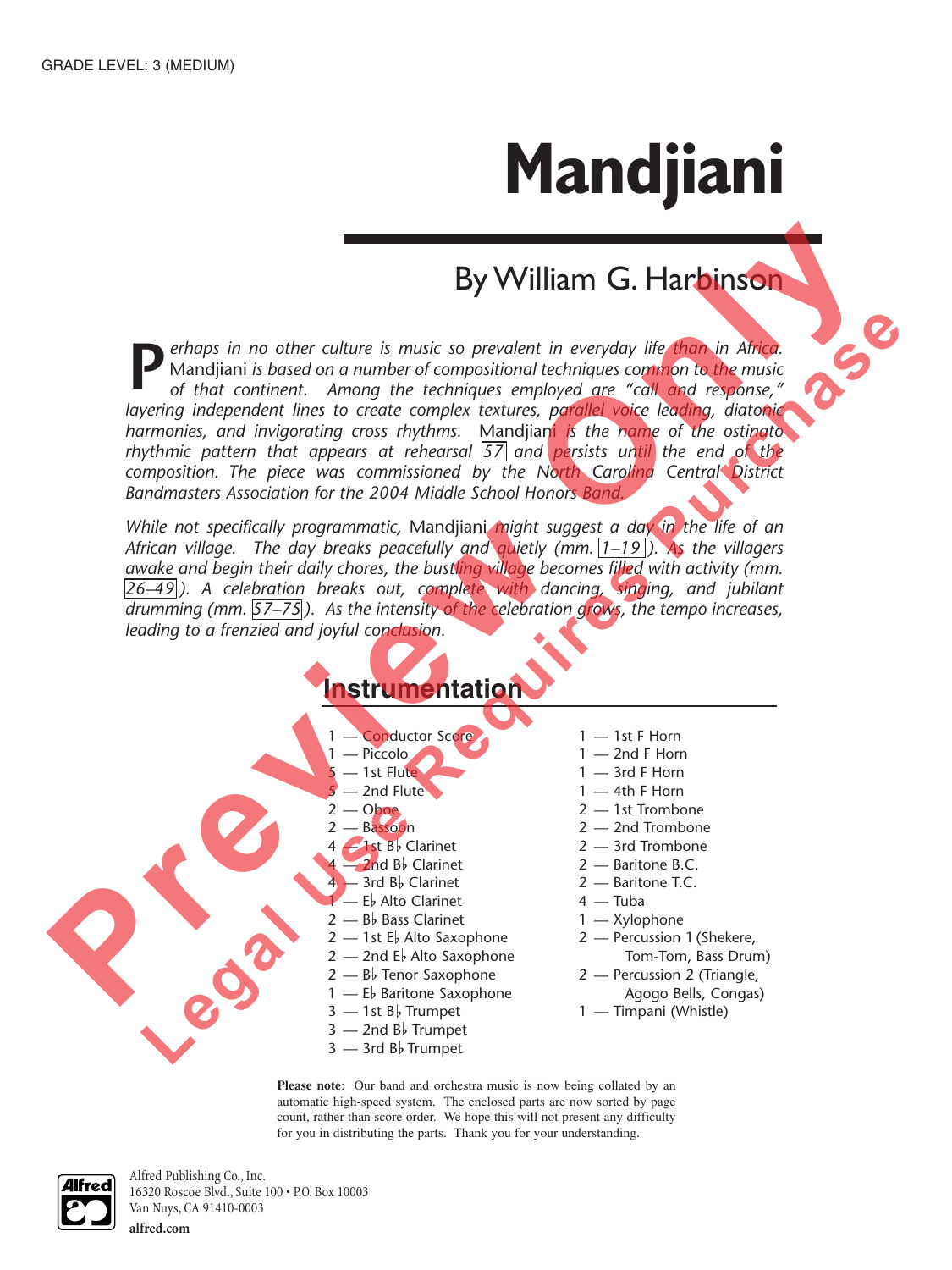*Commissioned by the North Carolina Central District Bandmasters Association for the 2004 Middle School Honors Band*

|                                                |                                                                             | Mandjiani                    |                              |                      |                                |
|------------------------------------------------|-----------------------------------------------------------------------------|------------------------------|------------------------------|----------------------|--------------------------------|
| <b>FULL SCORE</b><br>Duration - 5:45           | <b>Slowly and freely</b>                                                    | $\hat{=}$ Bend to next pitch |                              |                      | William G. Harbinson<br>(2003) |
|                                                | Solo $\blacktriangleright$<br>؞                                             |                              |                              |                      |                                |
| Piccolo                                        |                                                                             |                              |                              |                      |                                |
|                                                | mf<br>(Picc.)                                                               | Bend to next pitch           |                              |                      |                                |
|                                                | m f<br>$\widehat{\phantom{a}}$                                              |                              | $\widehat{\bm{\Gamma}}$      |                      |                                |
| $\frac{1}{2}$<br><b>Flutes</b>                 | $\overline{\mathbb{C}}$                                                     | $\ddot{\mathbf{v}}$          |                              |                      |                                |
|                                                | $\widehat{\phantom{m}}$                                                     | $\Omega$                     | ತ<br>$\widehat{\phantom{a}}$ |                      | ಲ<br>$\curvearrowright$        |
| Oboe                                           | ▬                                                                           |                              |                              |                      |                                |
| <b>Bassoon</b>                                 | $\widehat{\phantom{m}}$                                                     | $\curvearrowright$<br>÷      | $\hat{ }$<br>-               |                      |                                |
|                                                |                                                                             |                              |                              |                      |                                |
|                                                | $\hat{ }$                                                                   | $\widehat{\phantom{a}}$      | $\curvearrowright$           |                      |                                |
| <b>B</b> <sub>b</sub> Clarinets                |                                                                             |                              |                              |                      |                                |
| $\frac{2}{3}$                                  | $\hat{ }$                                                                   | $\hat{ }$                    | $\hat{ }$                    |                      |                                |
|                                                |                                                                             |                              |                              |                      |                                |
| Eb Alto Clarinet                               | $\widehat{\phantom{m}}$<br>Ä                                                | $\hat{ }$                    | $\bullet$<br>÷               |                      | $\curvearrowright$             |
|                                                | $\curvearrowright$                                                          | $\curvearrowright$           | $\hat{ }$                    |                      | $\widehat{\phantom{m}}$        |
| $\mathbf{B}\flat$ Bass Clarinet                | ÷                                                                           |                              | ÷                            |                      |                                |
|                                                |                                                                             |                              |                              |                      |                                |
| $E\flat$ Alto<br>$\frac{1}{2}$                 | $\widehat{\phantom{a}}$                                                     | ⌒                            | $\overline{\phantom{1}}$     |                      | پر                             |
| <b>Saxophones</b>                              | $\widehat{\phantom{a}}$                                                     | $\curvearrowright$           | $\curvearrowright$           |                      | $\hat{ }$                      |
| $\mathbf{B}\flat$ Tenor<br>Saxophone           |                                                                             | ÷                            |                              |                      |                                |
| Eb Baritone                                    | $\widehat{\phantom{m}}$                                                     | $\widehat{\phantom{a}}$      |                              |                      | $\widehat{\phantom{m}}$        |
| <b>Saxophone</b>                               | te.                                                                         |                              |                              |                      |                                |
|                                                | Slowly and freely                                                           |                              |                              |                      |                                |
|                                                | ؞                                                                           | ⌒                            | ⌒                            |                      | $\widehat{\phantom{a}}$        |
| 1<br><b>B</b> <sup>b</sup> Trumpets            |                                                                             |                              |                              |                      |                                |
| $\frac{2}{3}$                                  | $\sim$                                                                      | $\curvearrowright$           | $\hat{ }$                    |                      | $\hat{ }$                      |
|                                                |                                                                             |                              |                              |                      |                                |
| $\frac{1}{2}$                                  |                                                                             |                              | $\hat{\phantom{a}}$          |                      | $\hat{\phantom{a}}$            |
| F Horns                                        | ↷                                                                           |                              | $\hat{ }$                    |                      | $\hat{ }$                      |
| $\frac{3}{4}$                                  |                                                                             |                              |                              |                      | -                              |
|                                                | ⌒                                                                           | $\curvearrowright$           | $\curvearrowright$           |                      | ⌒                              |
| $\frac{1}{2}$                                  |                                                                             |                              |                              |                      |                                |
| <b>Trombones</b>                               | ⌒                                                                           | ⌒                            | ⌒                            |                      | ⌒                              |
|                                                |                                                                             |                              |                              |                      |                                |
|                                                | $\hat{\phantom{a}}$                                                         | $\curvearrowright$           | $\sim$                       |                      | $\sim$                         |
| <b>Baritone</b>                                |                                                                             | -                            | $\blacksquare$               |                      | -                              |
| Tuba                                           | $\curvearrowright$<br>╼                                                     | $\hat{ }$                    | $\hat{ }$                    |                      | $\hat{ }$                      |
|                                                |                                                                             |                              |                              |                      |                                |
|                                                | $\hat{ }$                                                                   | $\widehat{\phantom{a}}$      | $\widehat{\phantom{a}}$      |                      | $\widehat{\phantom{a}}$        |
| <b>Xylophone</b>                               |                                                                             |                              |                              |                      |                                |
|                                                | Shekere $\geq$                                                              | $\hat{\leq}$                 | $\sum_{i=1}^{n}$             | $\frac{1}{\sqrt{2}}$ | $\widehat{\phantom{a}}$        |
| <b>Percussion 1</b><br>(Shekere, Tom-Tom,      | Ŧ                                                                           | 90                           | $\overrightarrow{\cdot}$     |                      | $\blacksquare$                 |
| Bass Drum)                                     | f<br>$\widehat{\phantom{a}}$                                                | $\curvearrowright$           | $\curvearrowright$           |                      | $\hat{ }$                      |
| <b>Percussion 2</b><br>(Triangle, Agogo Bells, | Ħ<br>Ŧ<br>Congas &                                                          |                              | ,,,,,,,,,,,<br>-             |                      |                                |
| Congas)                                        | (with hands near rim) $f$                                                   | रें<br>उ                     | ر.                           |                      |                                |
|                                                | $B$ <sub>b</sub> , $E$ <sub>b</sub> , $F$ , $G$ $\blacksquare$<br>$\hat{ }$ | Ę,<br>⌒                      | file.                        |                      | $\hat{ }$                      |
| Timpani                                        |                                                                             |                              |                              |                      |                                |
| (Whistle)                                      | mp                                                                          | $\sqrt{2}$                   | $\mathfrak{Z}$               |                      | $\mathfrak s$                  |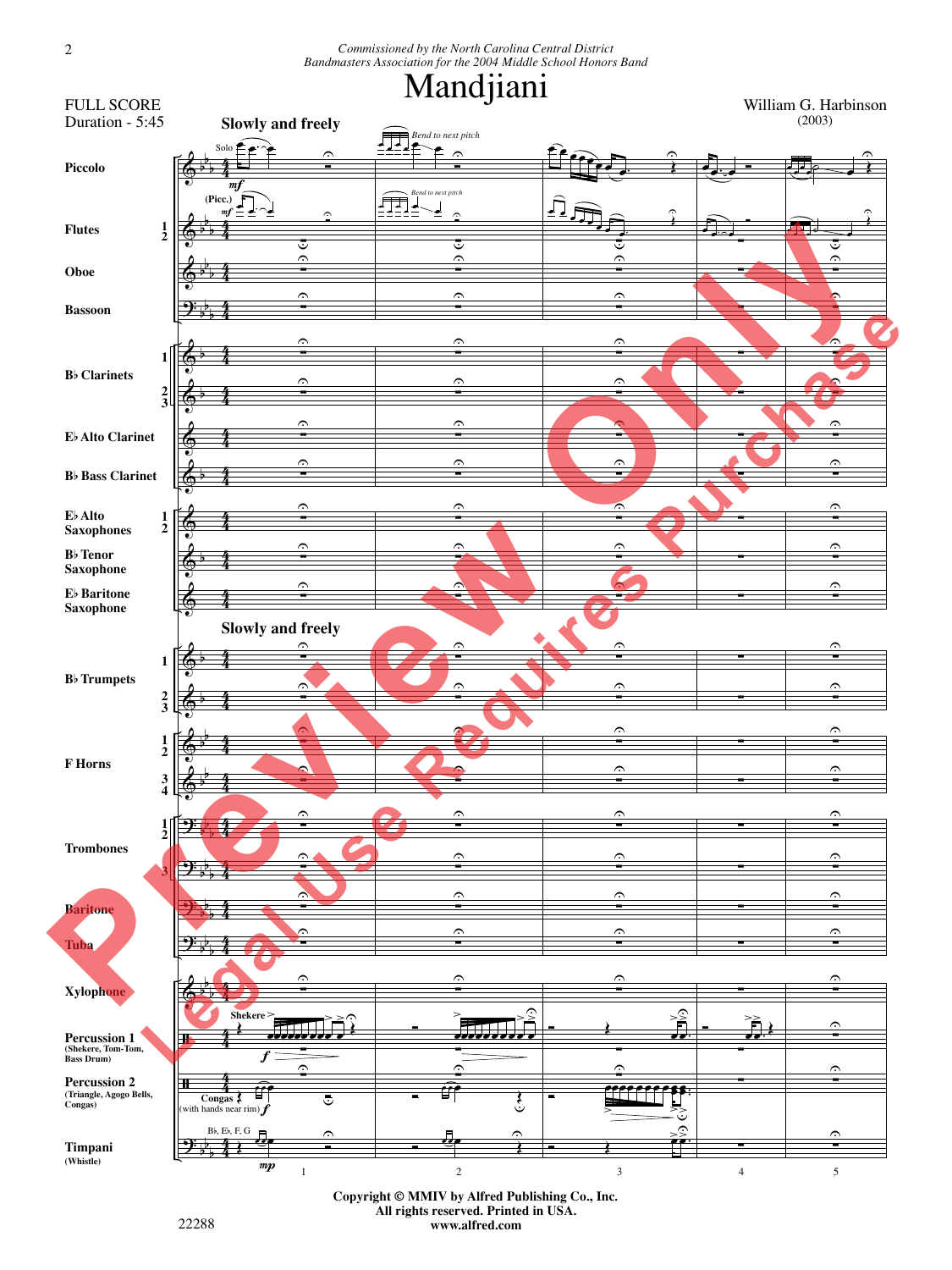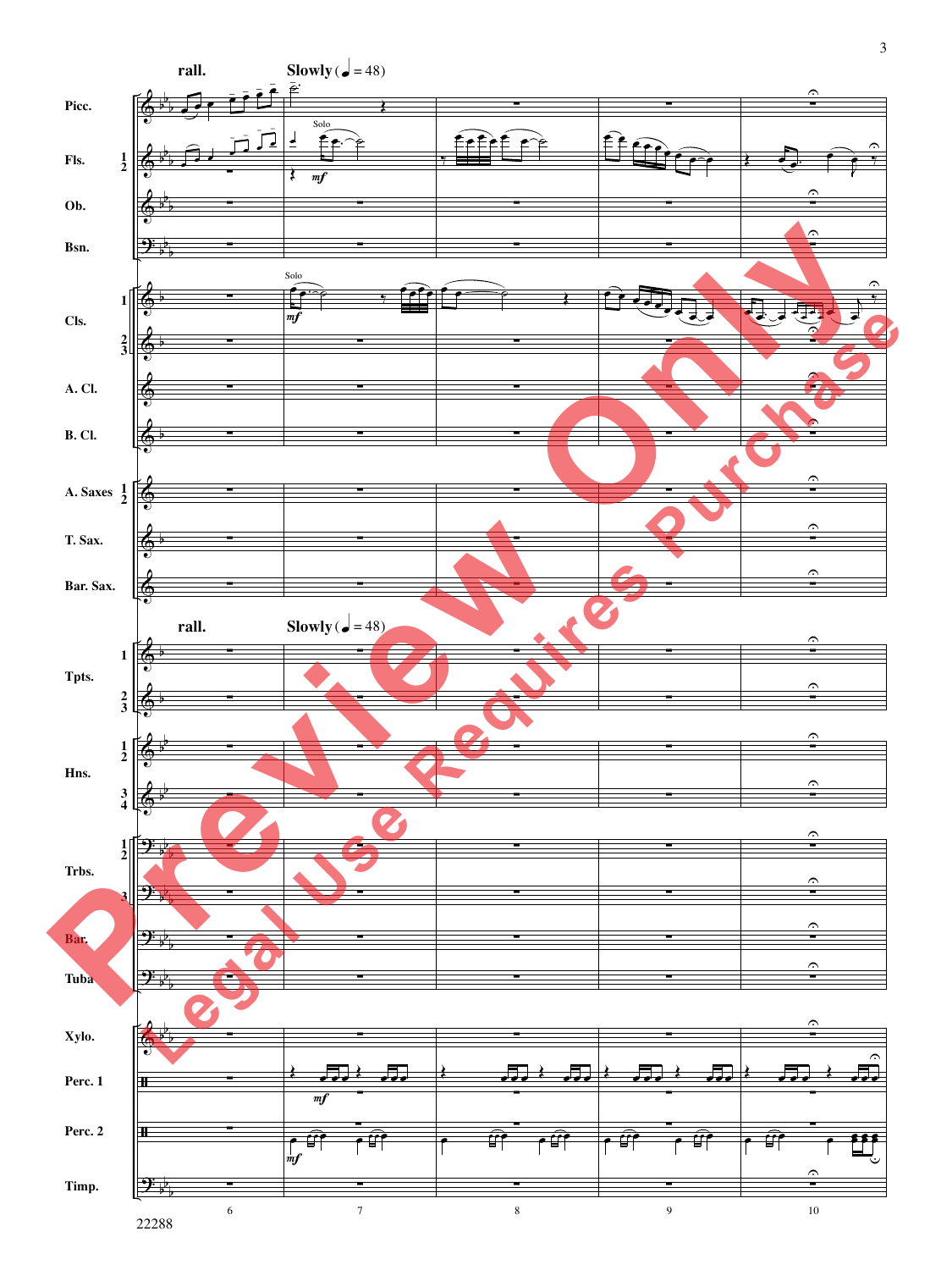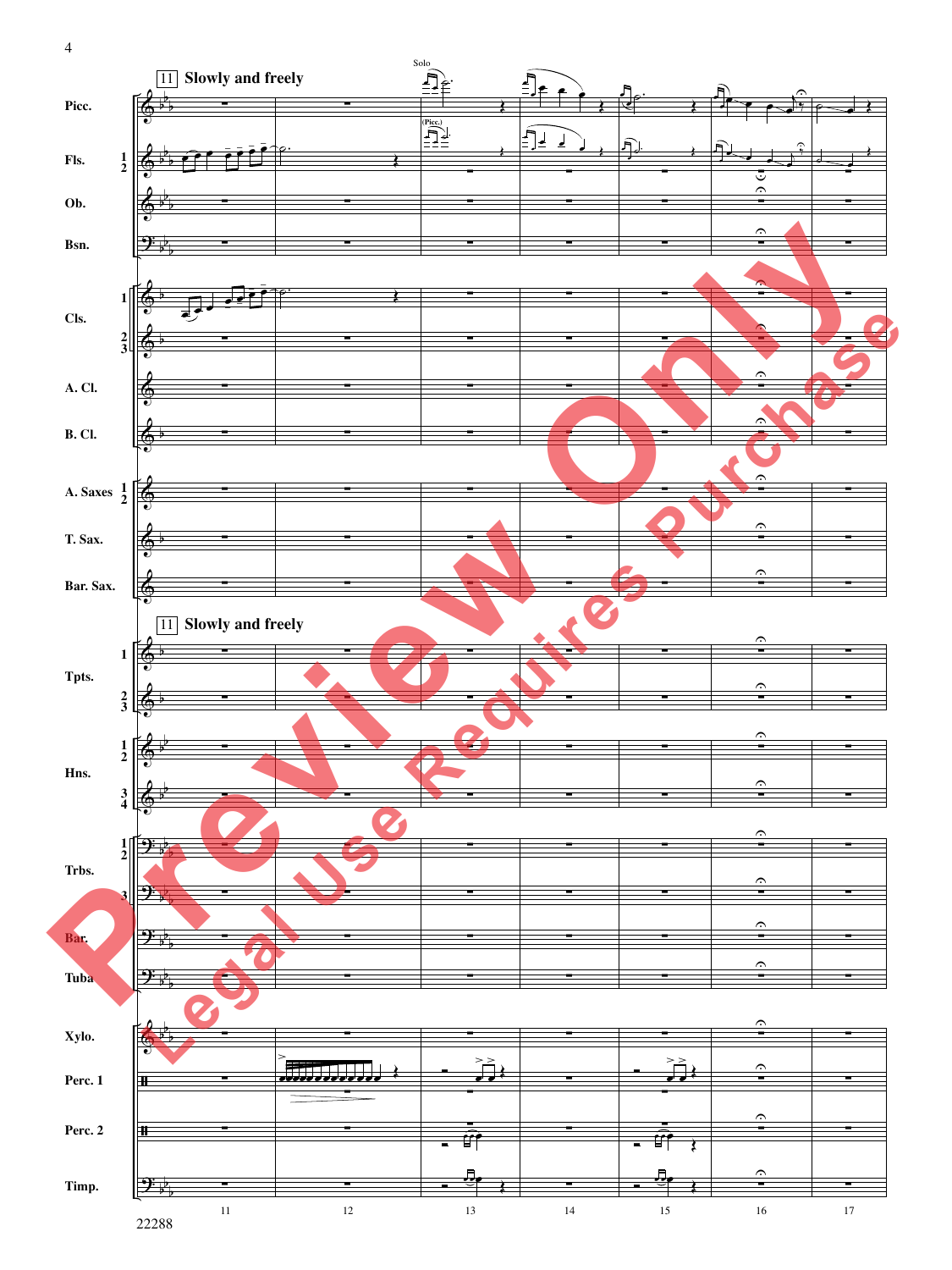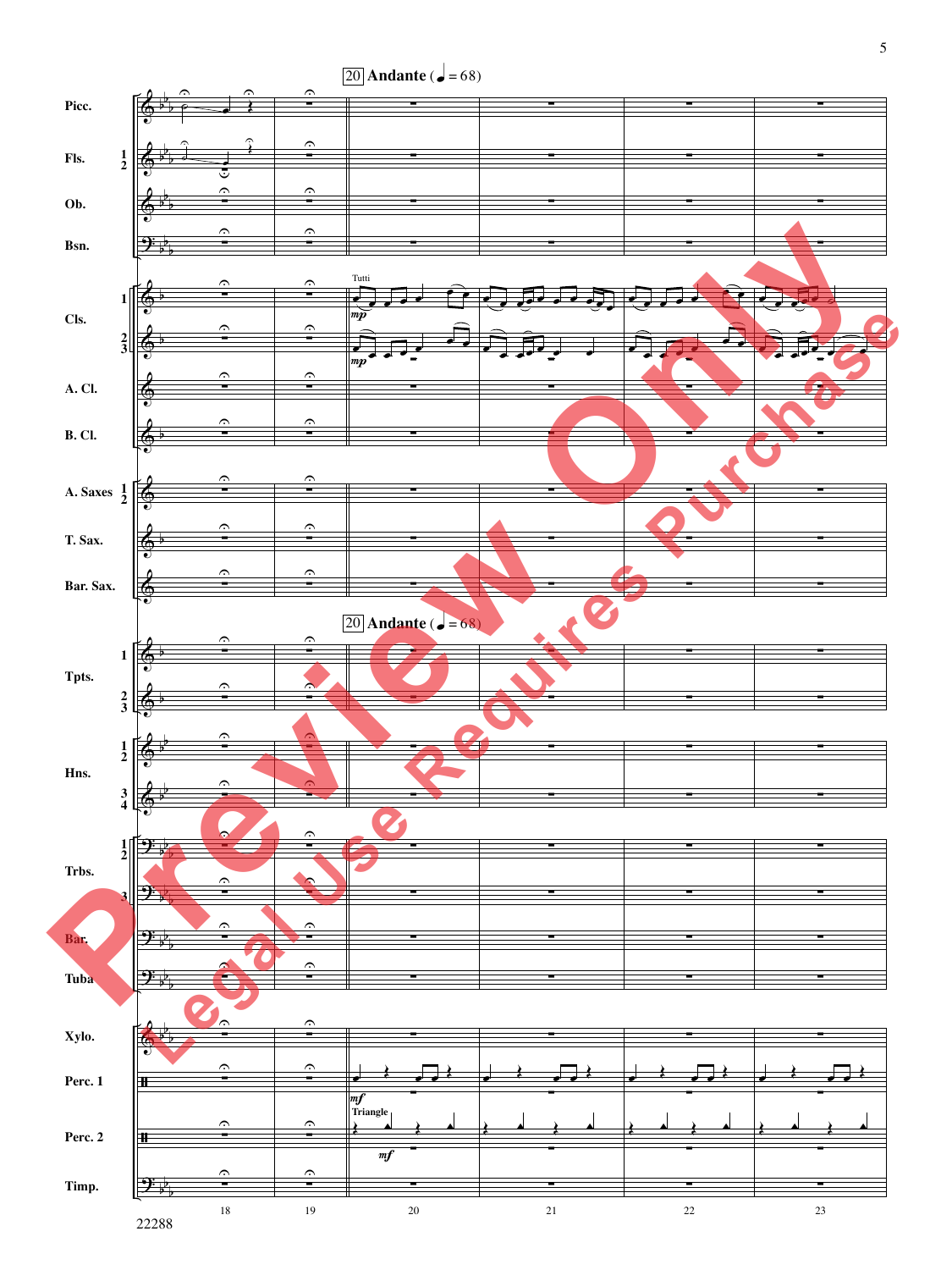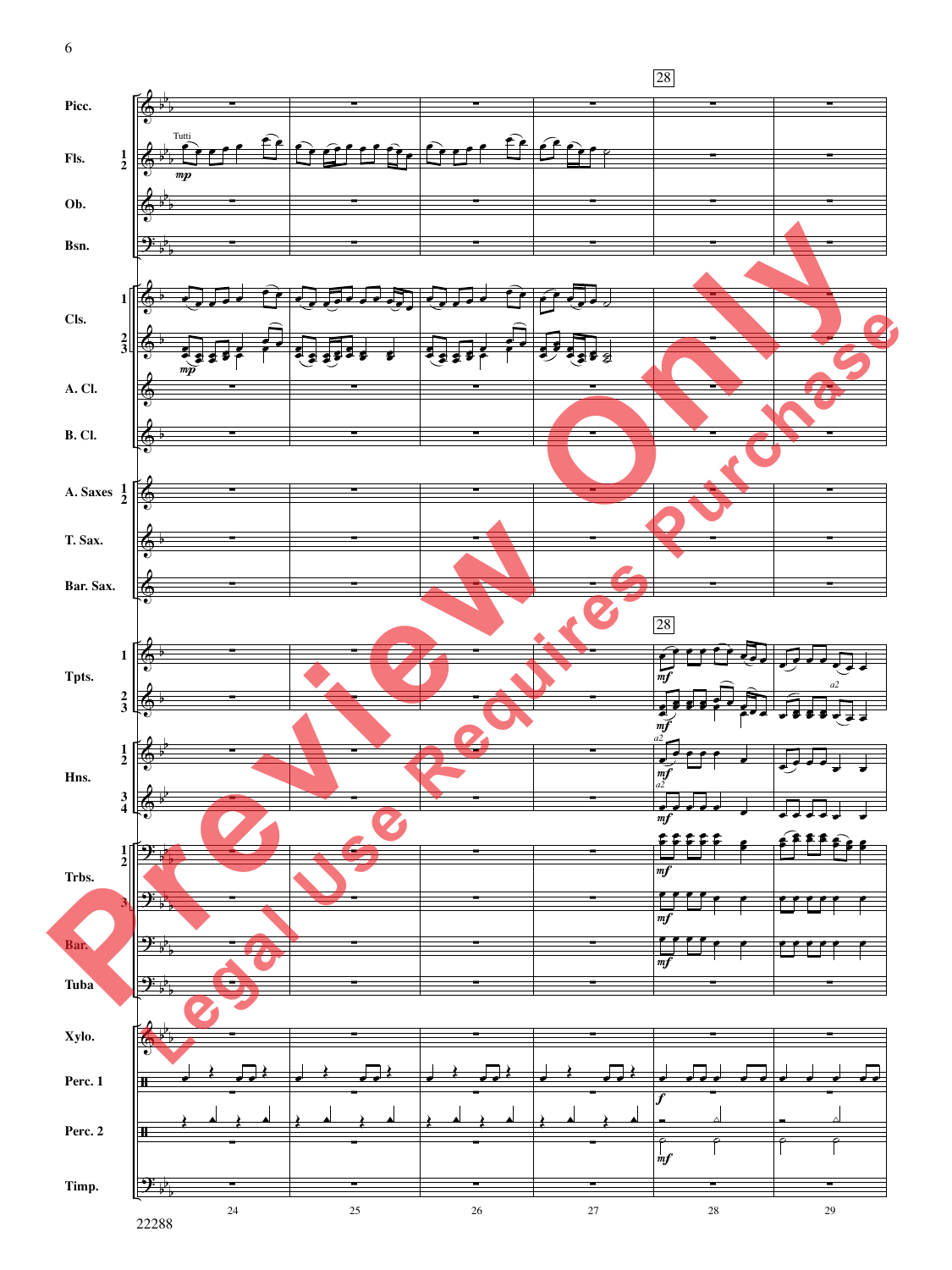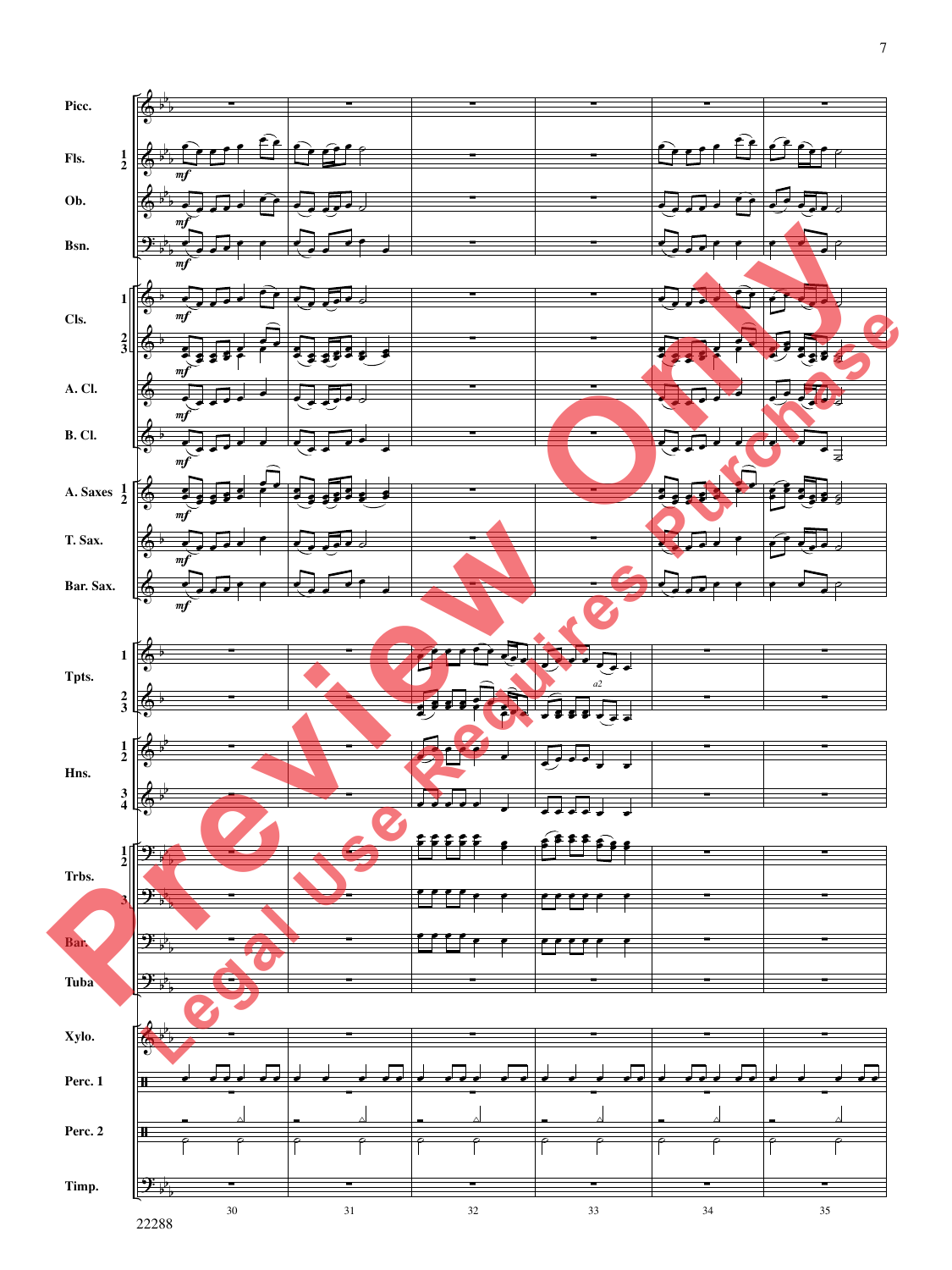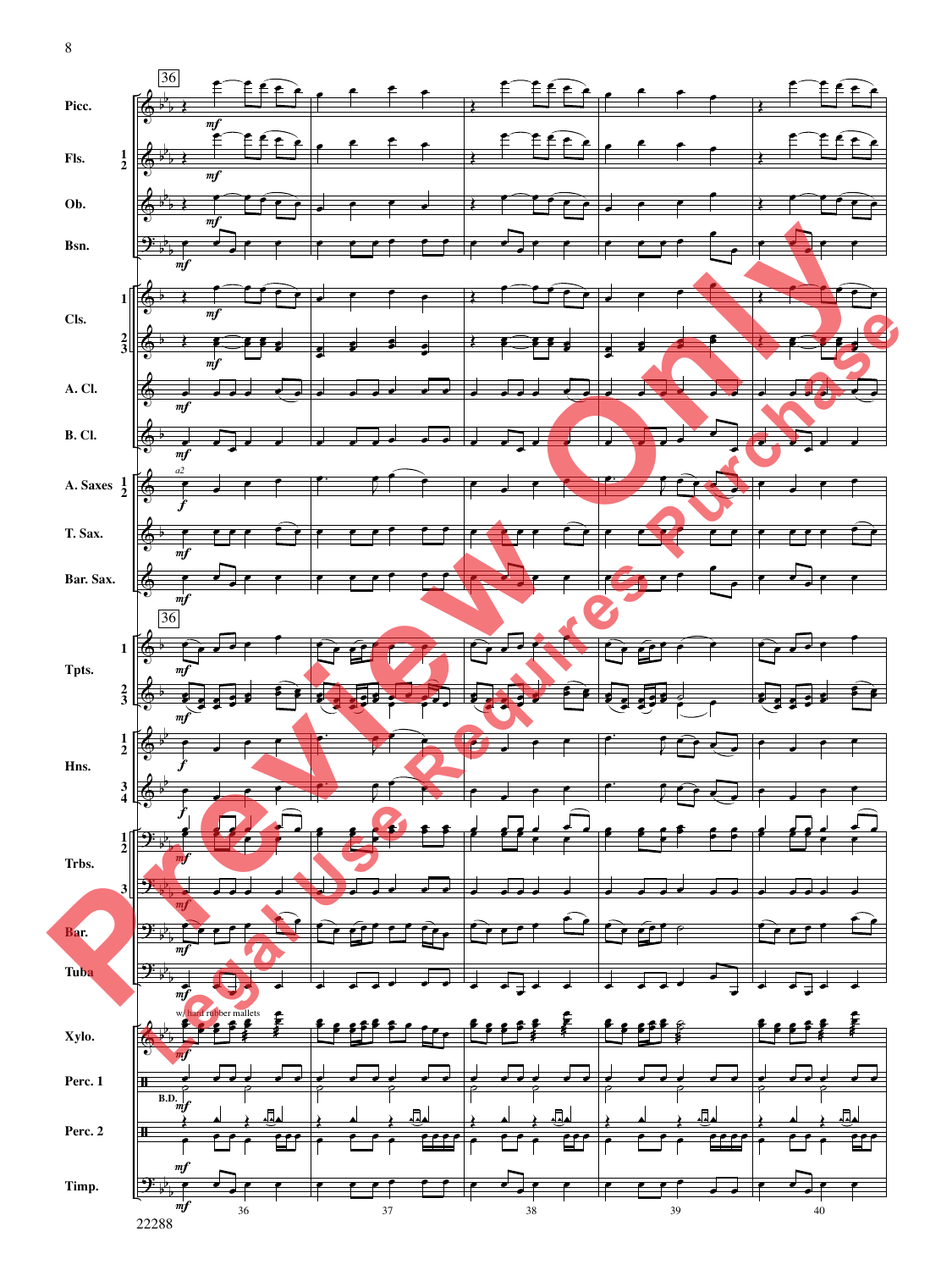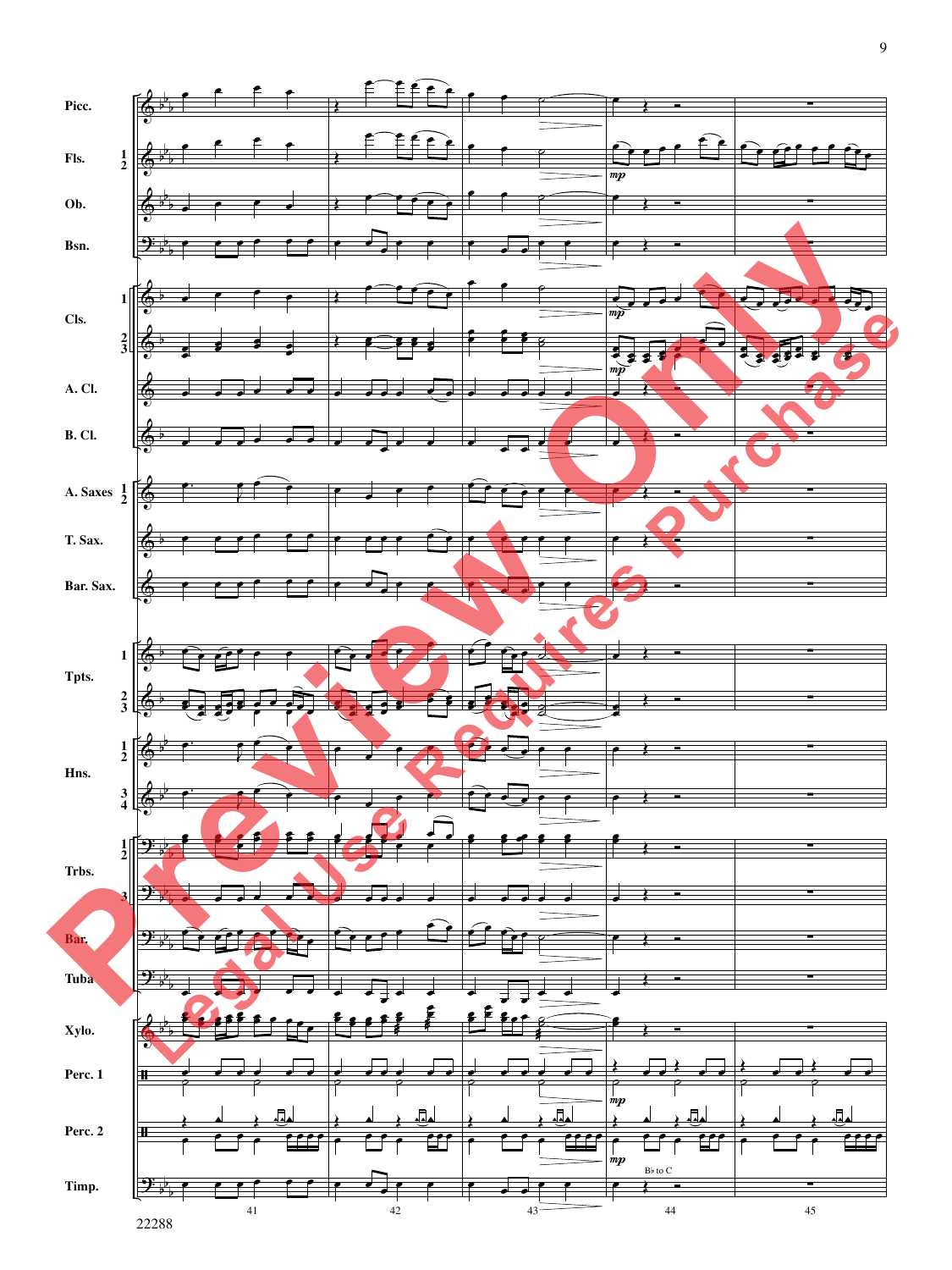



22288

51∑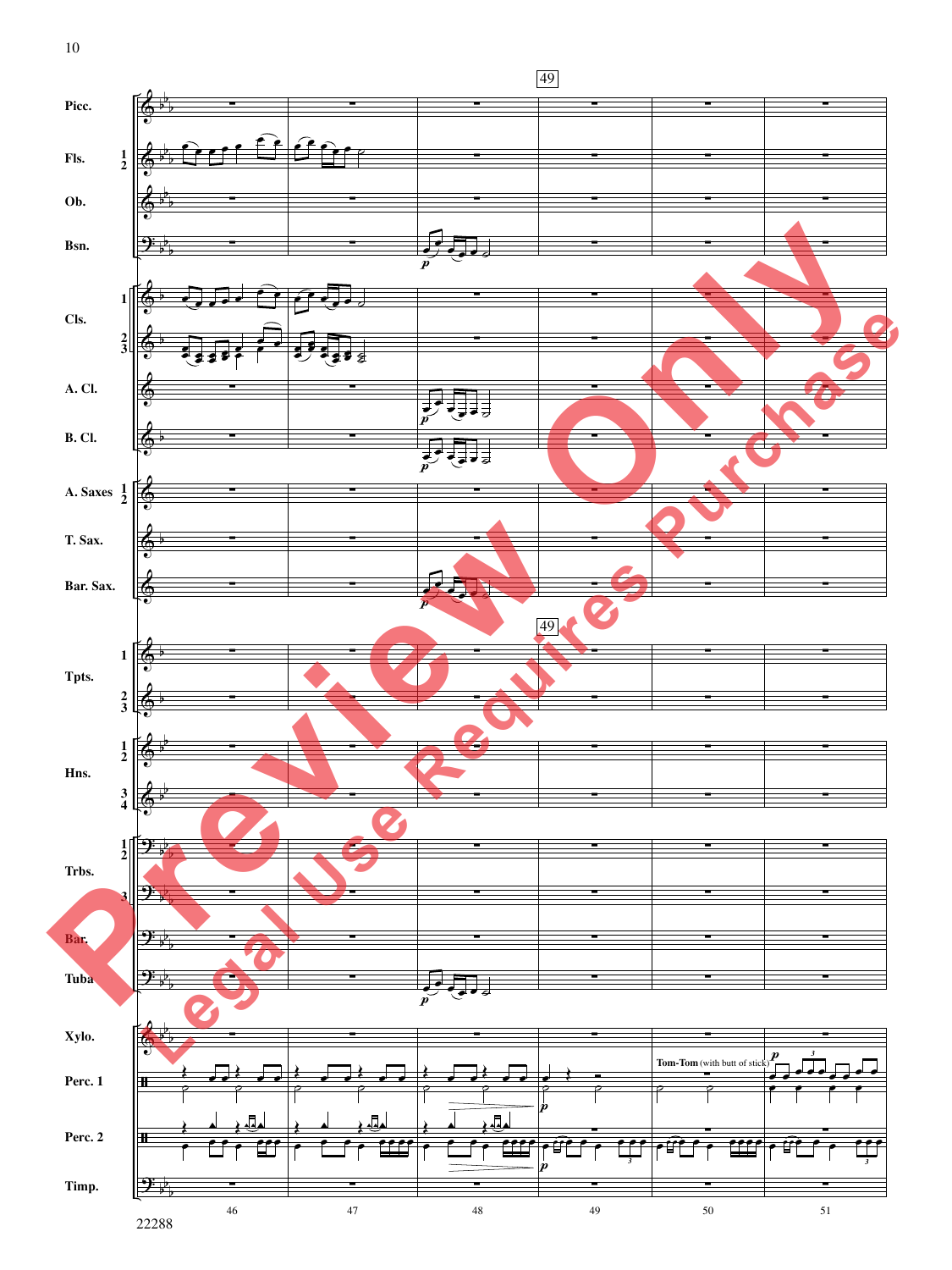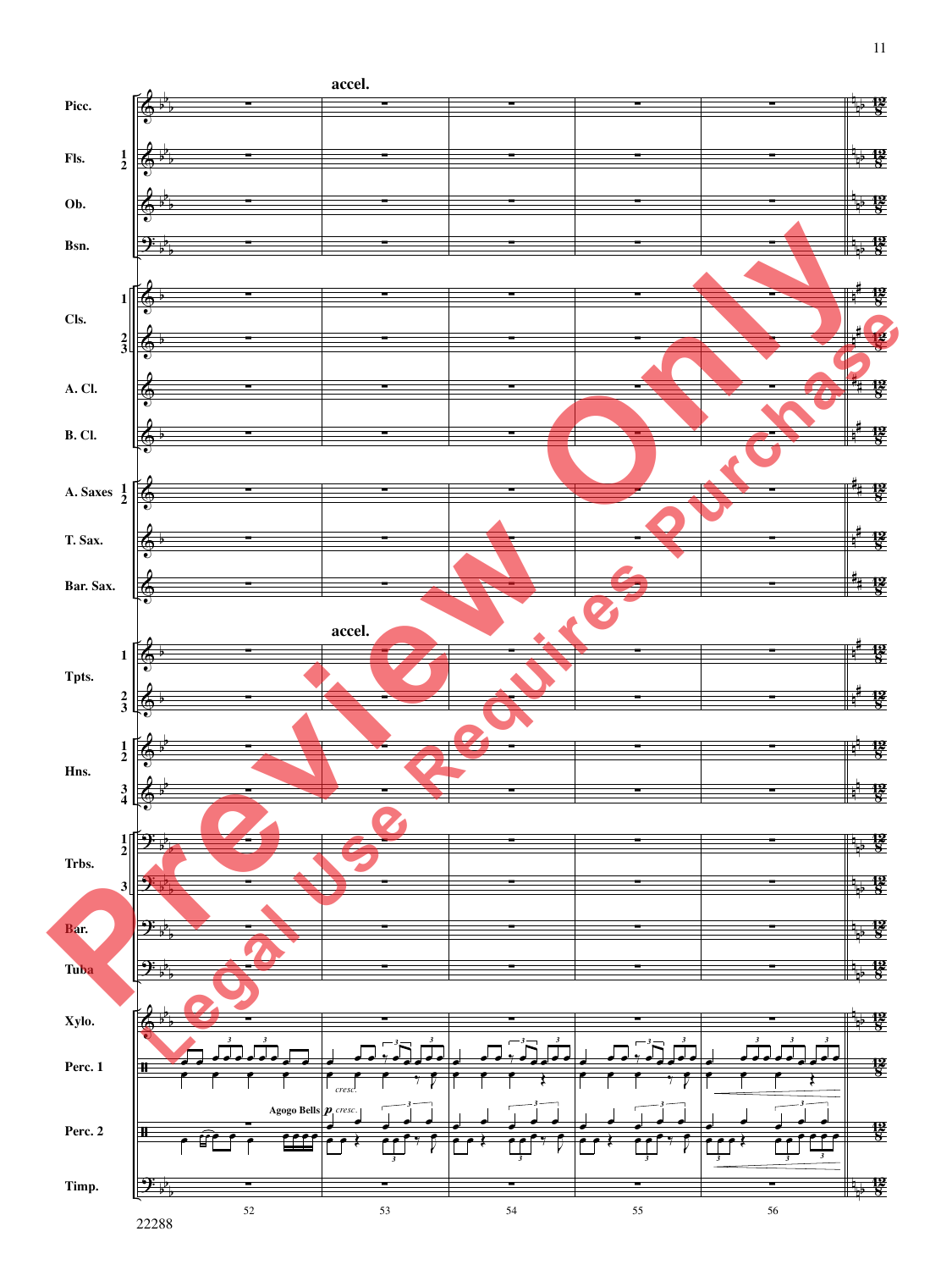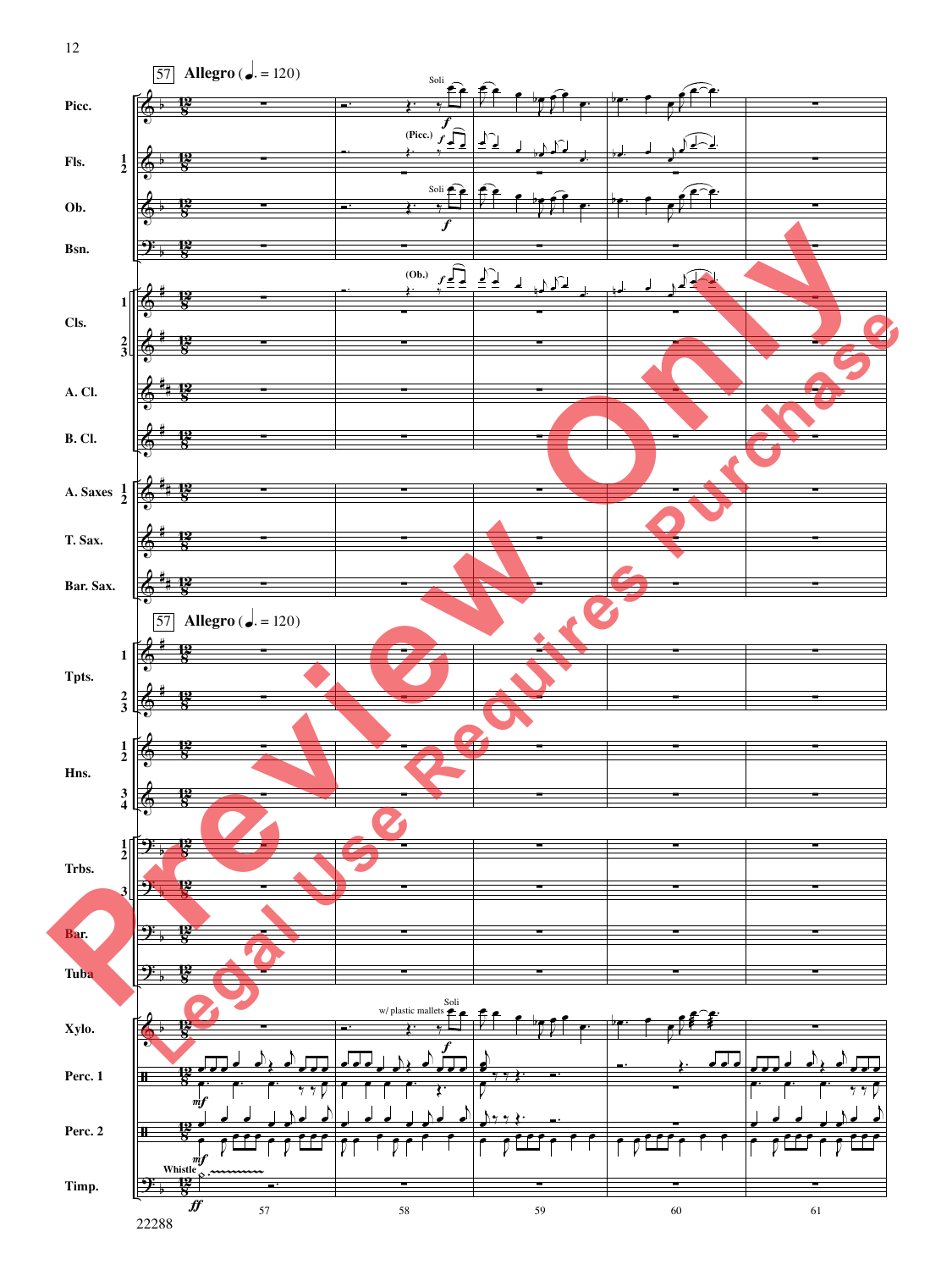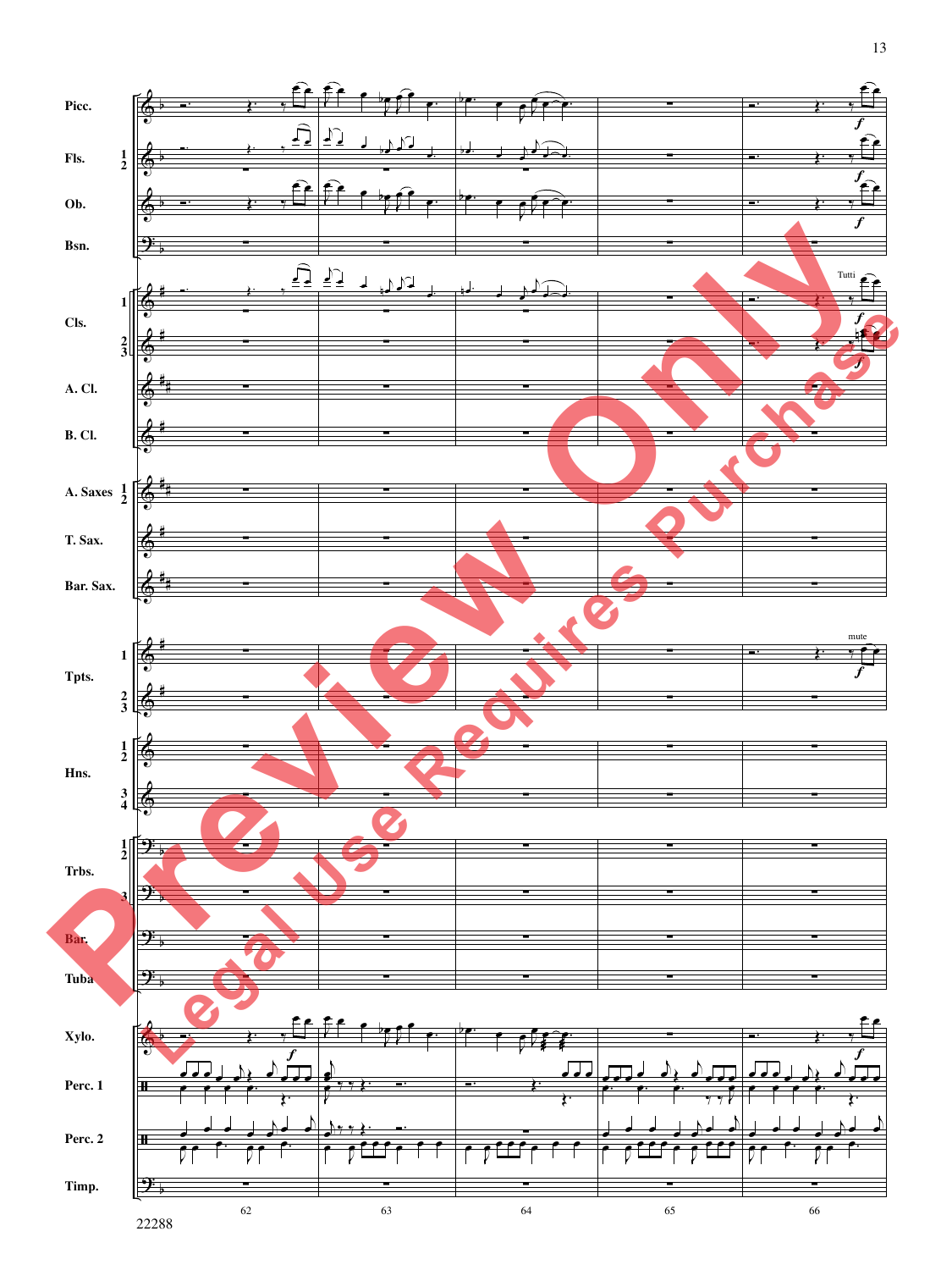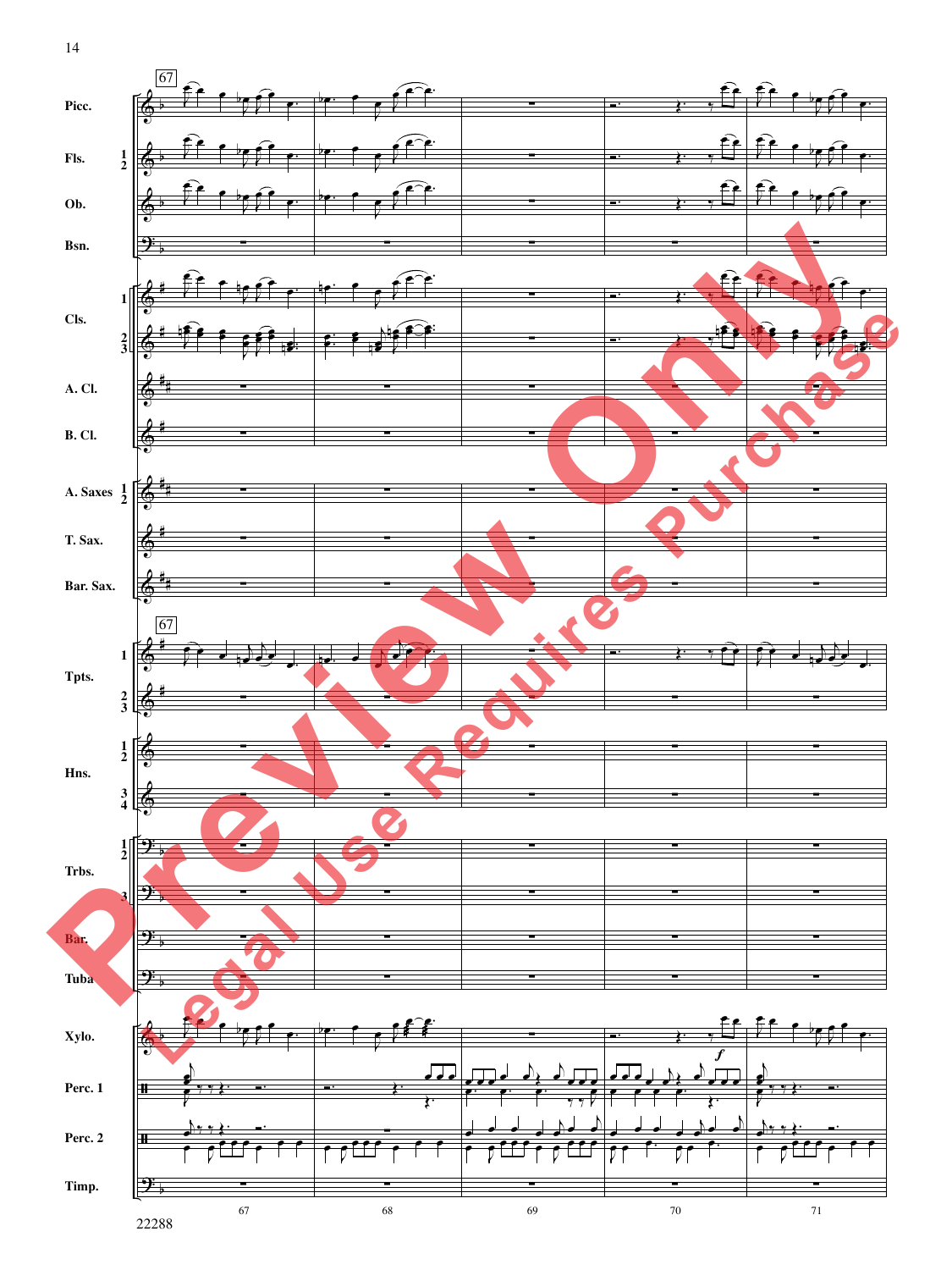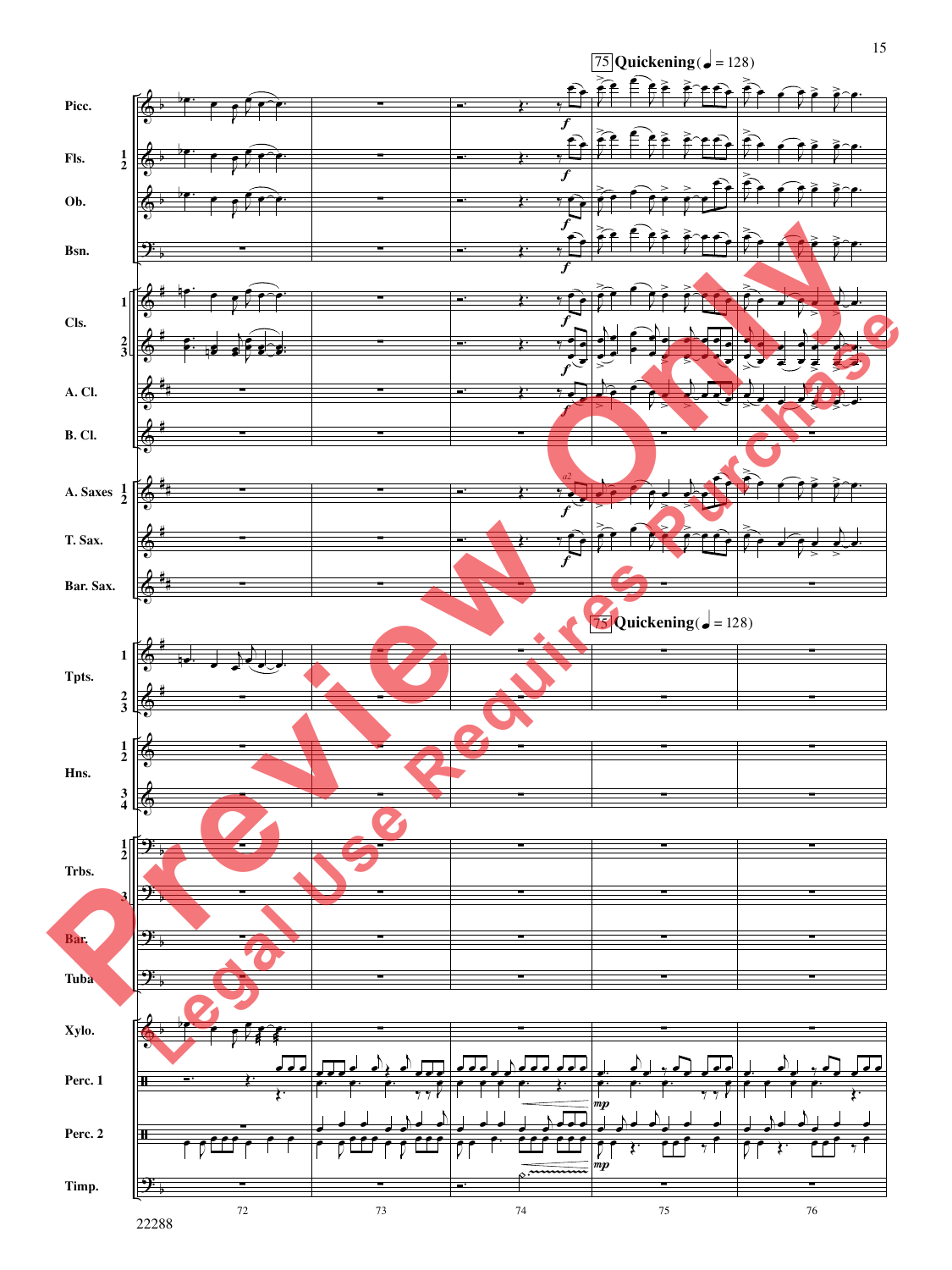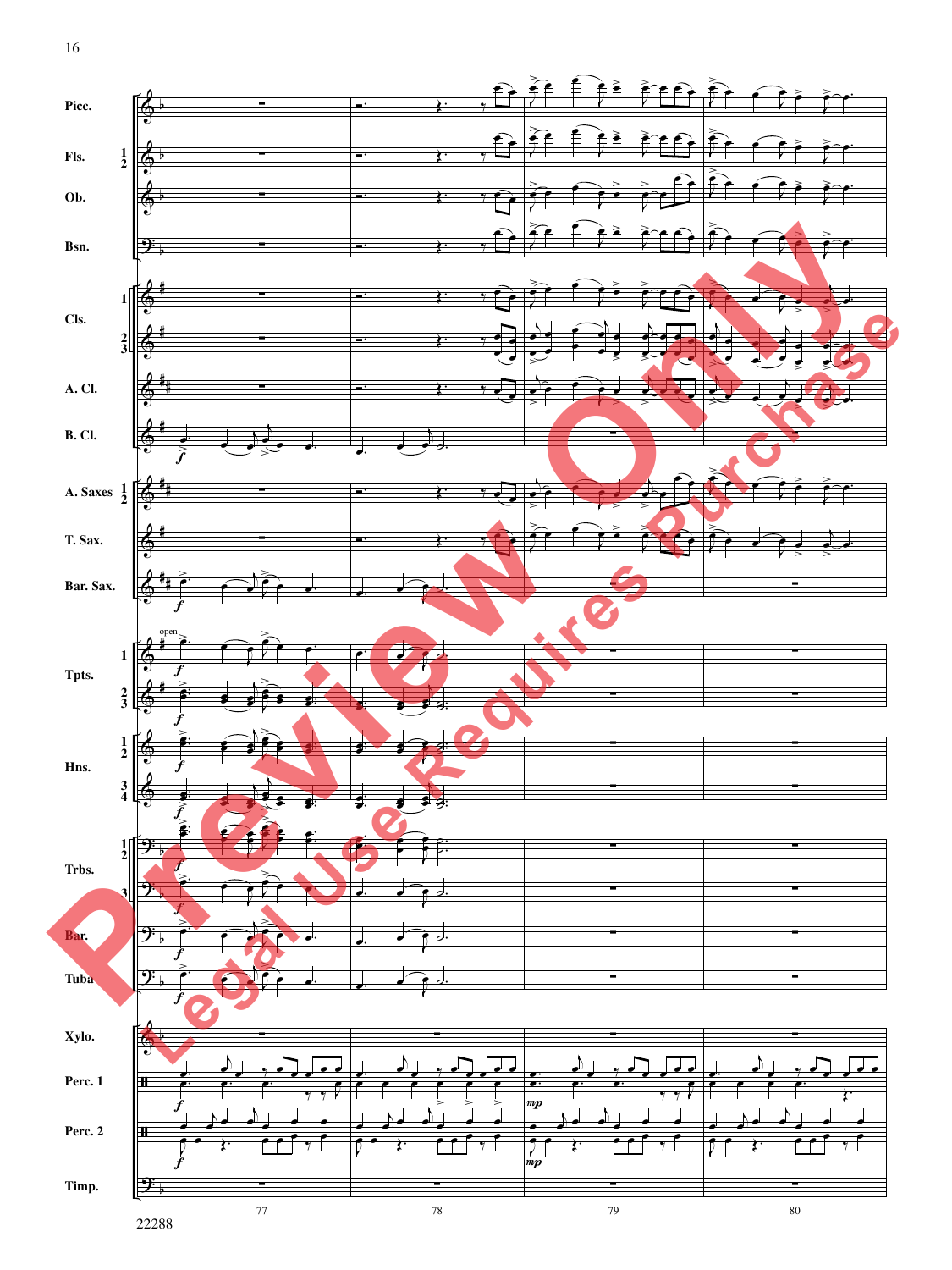

 $17\,$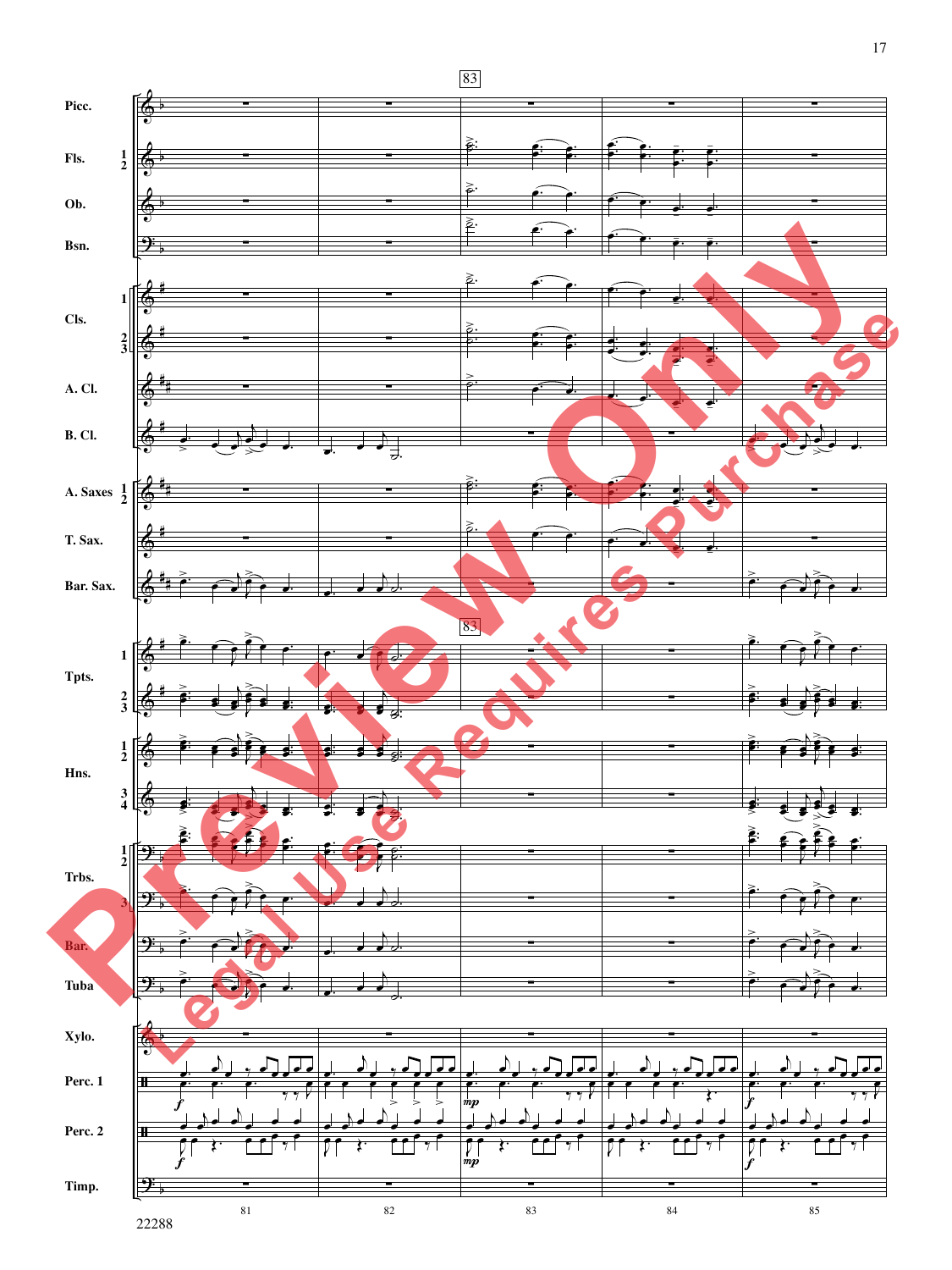

 $18\,$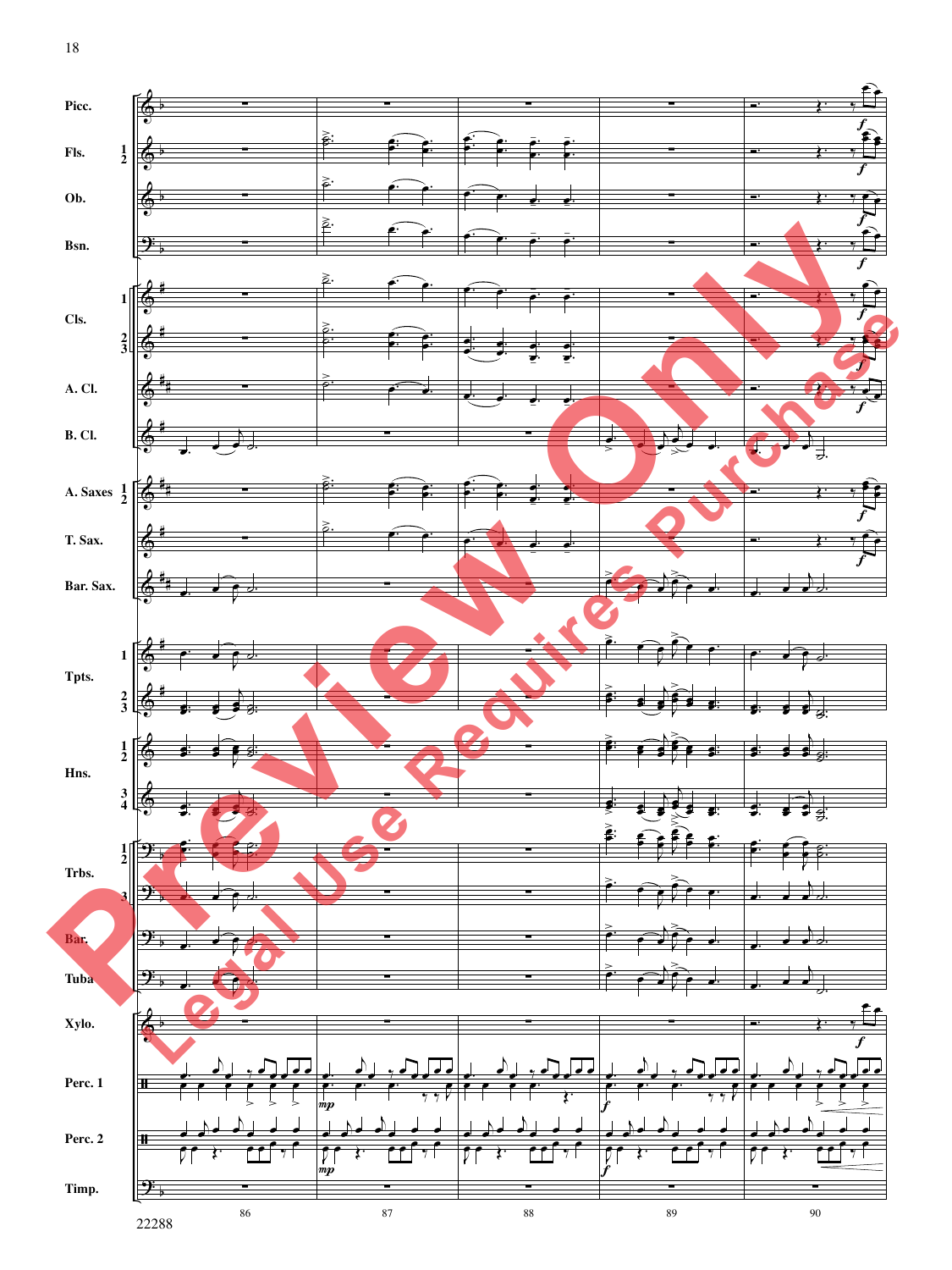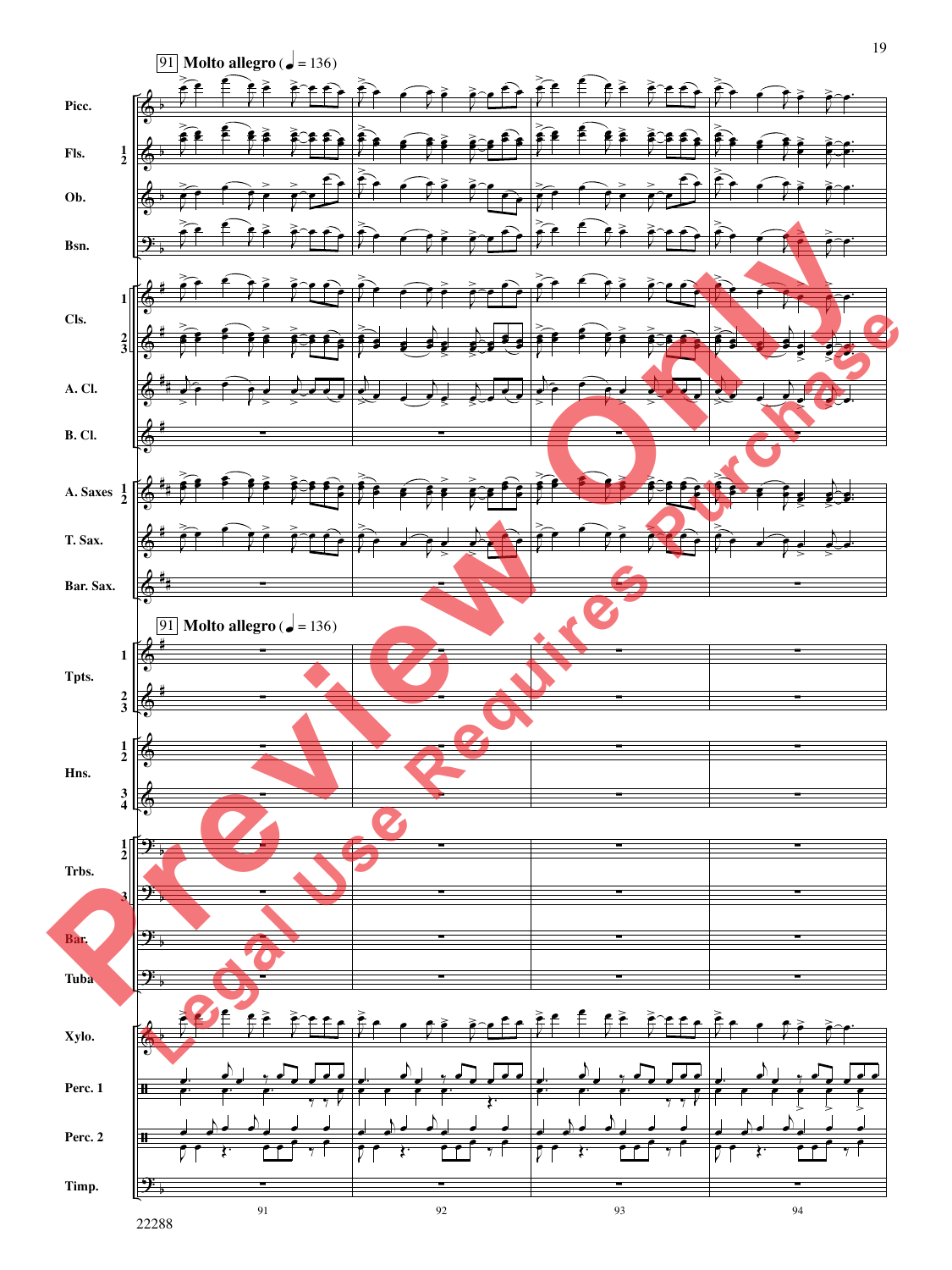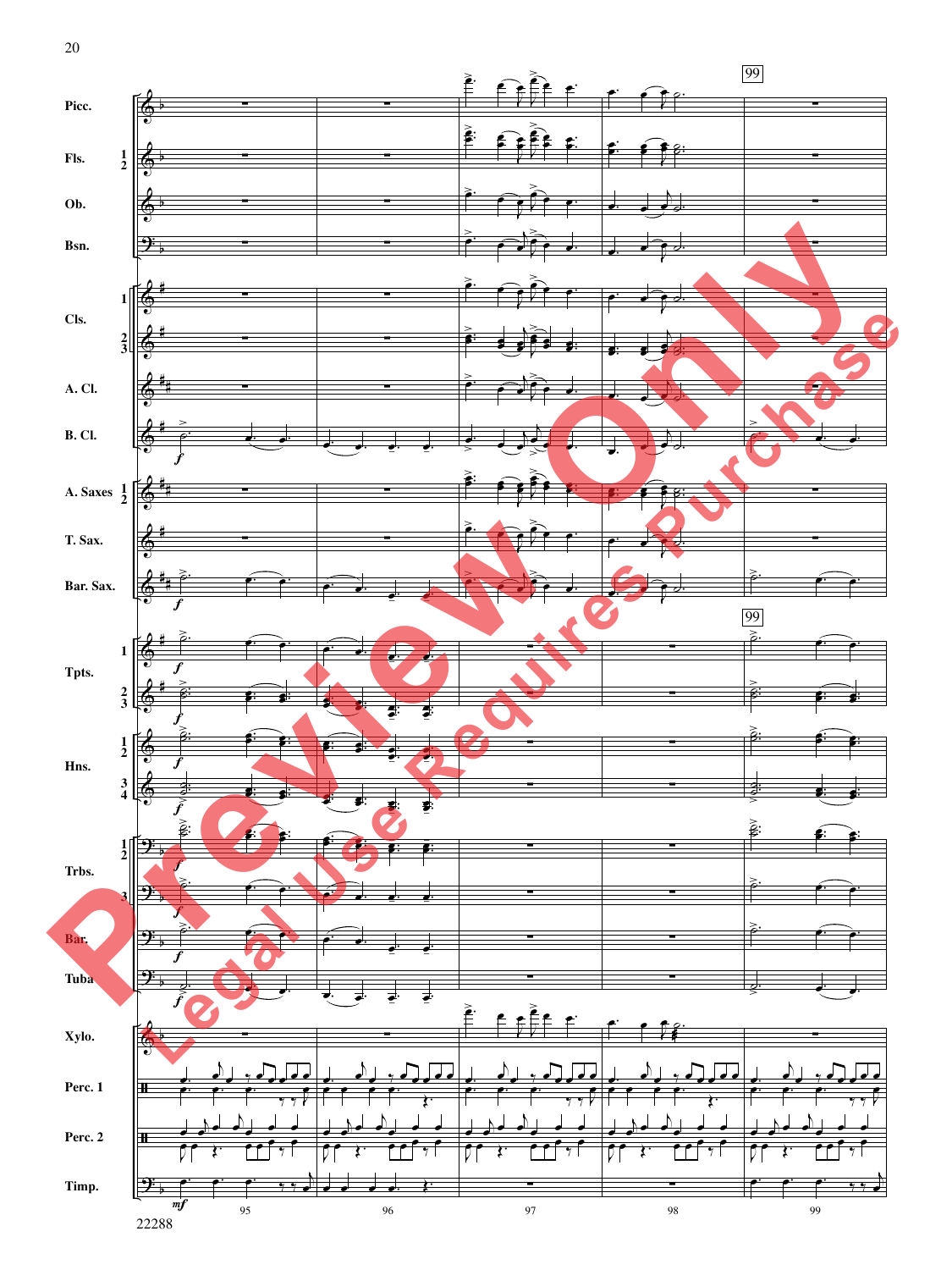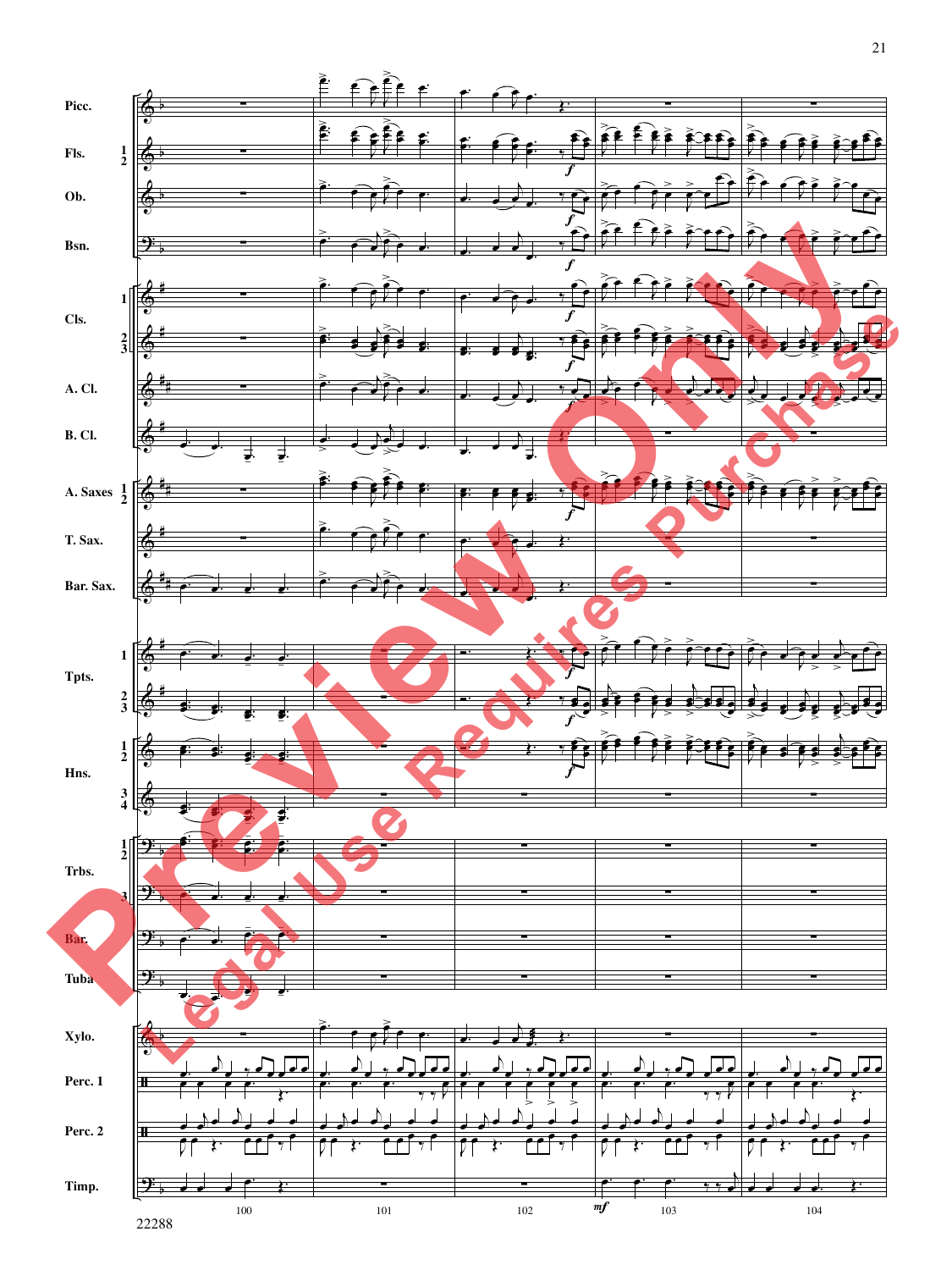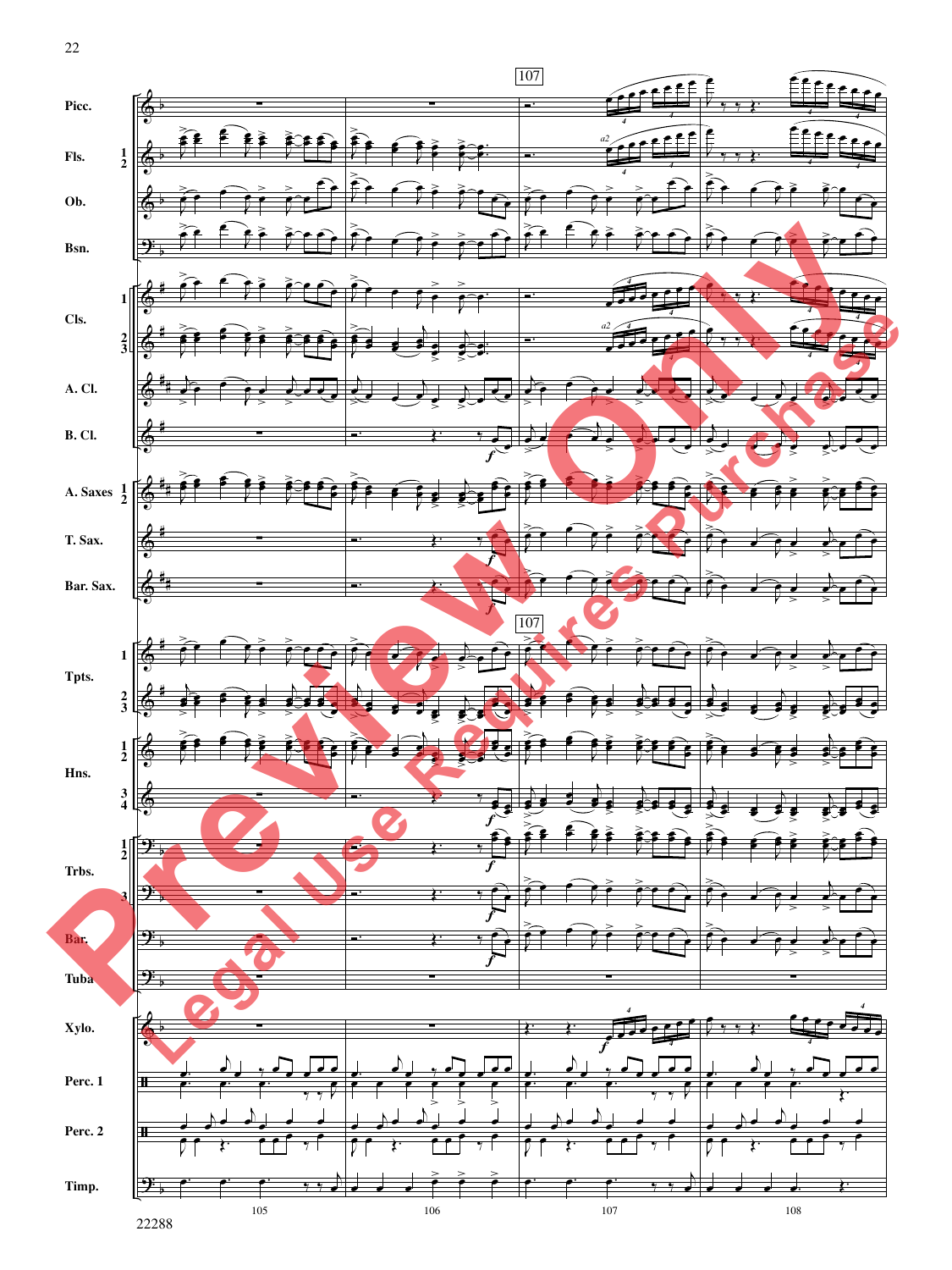